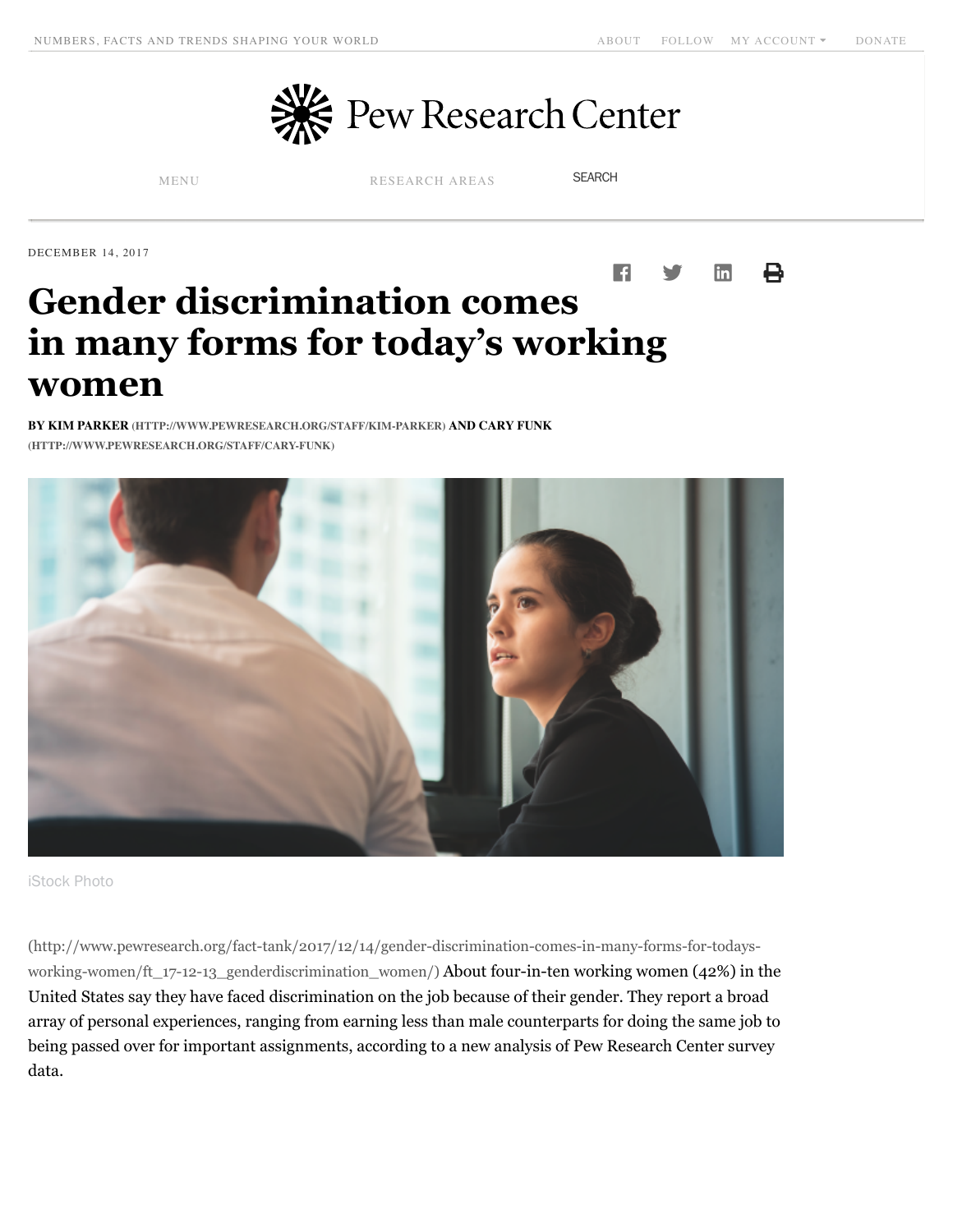The survey – conducted in the summer before a recent wave of sexual misconduct allegations against prominent men in politics, the media and other industries – found that, among employed adults, women are about twice as likely as men (42% versus 22%) to say they have experienced at least one of eight specific forms of gender discrimination at work.

One of the biggest gender gaps is in the area of income: One-infour working women (25%) say they have earned less than a man who was doing the same job; one-in-twenty working men (5%) say they have earned less than a female peer.

Women are roughly four times as likely as men to say they have been treated as if they were not competent because of their gender (23% of employed women versus 6% of men), and they are about three times as

# Roughly four-in-ten working women say they've experienced gender discrimination at work

% of employed adults saying they have experienced each of these things at work because of their gender



likely as men to say they have experienced repeated small slights at work because of their gender (16% versus 5%).

There are significant gaps on other items as well. While 15% of working women say they have received less support from senior leaders than a man who was doing the same job, only 7% of working men report having a similar experience. One-in-ten working women say they have been passed over for the most important assignments because of their gender, compared with 5% of men.

The survey, which was conducted July 11-Aug. 10, 2017, with a nationally representative sample of 4,914 adults (including 4,702 who are employed at least part time), also asked about sexual harassment in a separate question. It found that while similar shares of women and men say sexual harassment is at least a small problem in their workplace (36% versus 35%), women are about three times as likely as men to have experienced it personally while at work (22% versus 7%).

In more recent surveys conducted by other organizations, the share of women reporting personal experiences with sexual harassment has fluctuated, depending in part on how the question was asked. In an [ABC News/Washington Post survey \(http://blogs.abcnews.com/Politics/unwanted-sexual-advances-hollywood-](http://blogs.abcnews.com/Politics/unwanted-sexual-advances-hollywood-weinstein-story-poll/story?id=50521721)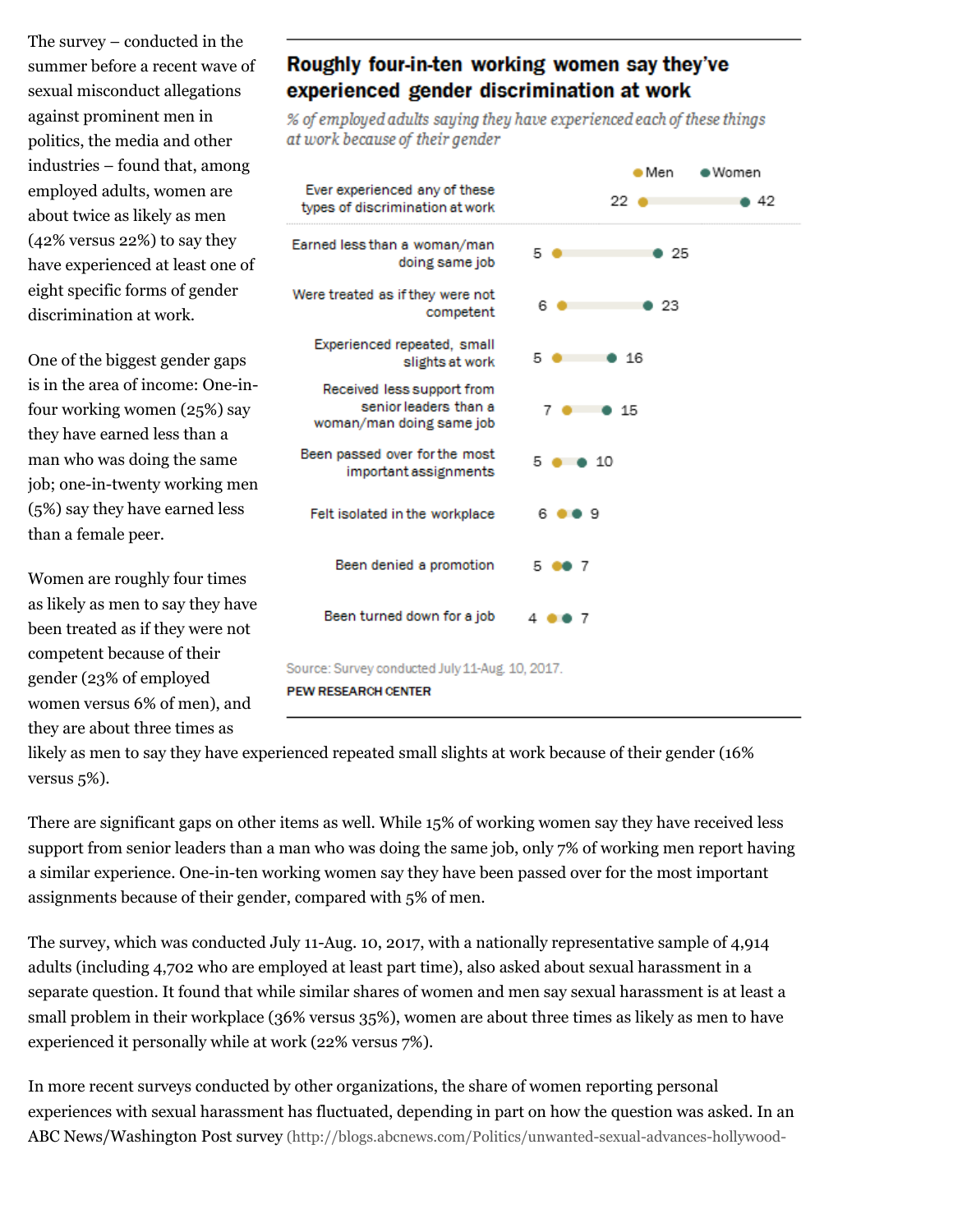[weinstein-story-poll/story?id=50521721\) conducted Oct. 12-15, for example, 54% of women said they have](http://blogs.abcnews.com/Politics/unwanted-sexual-advances-hollywood-weinstein-story-poll/story?id=50521721) received unwanted sexual advances from a man that they felt were inappropriate whether or not those advances were work-related; 30% said this had happened to them at work. In an NPR/PBS [NewsHour/Marist poll \(http://maristpoll.marist.edu/1122-more-than-one-in-three-women-report-sexual](http://maristpoll.marist.edu/1122-more-than-one-in-three-women-report-sexual-harassment-in-the-workplace/)harassment-in-the-workplace/) conducted Nov. 13-15, 35% of women said they have personally experienced sexual harassment or abuse from someone in the workplace.

The Center's survey asked about sexual harassment specific to the workplace. The survey was conducted as part of a broader forthcoming study on women and minorities in science, technology, engineering and math (STEM) fields.

## **Differences by education**

Among employed women, the share saying they have experienced sexual harassment in the workplace is roughly similar across racial and ethnic, educational, generational and partisan lines. But when it comes to specific forms of workplace discrimination tested in the survey, there are significant differences among women that are rooted mainly in their level of education.

Women with a bachelor's degree or more education report experiencing discrimination across a range of items at significantly higher rates than women with less education. And in some regards, the most highly educated women stand out. While 57% of working women with a postgraduate degree say they have experienced some form of gender discrimination at work, for example, the same is true for 40% of women with a bachelor's degree and 39% of those who did not complete college.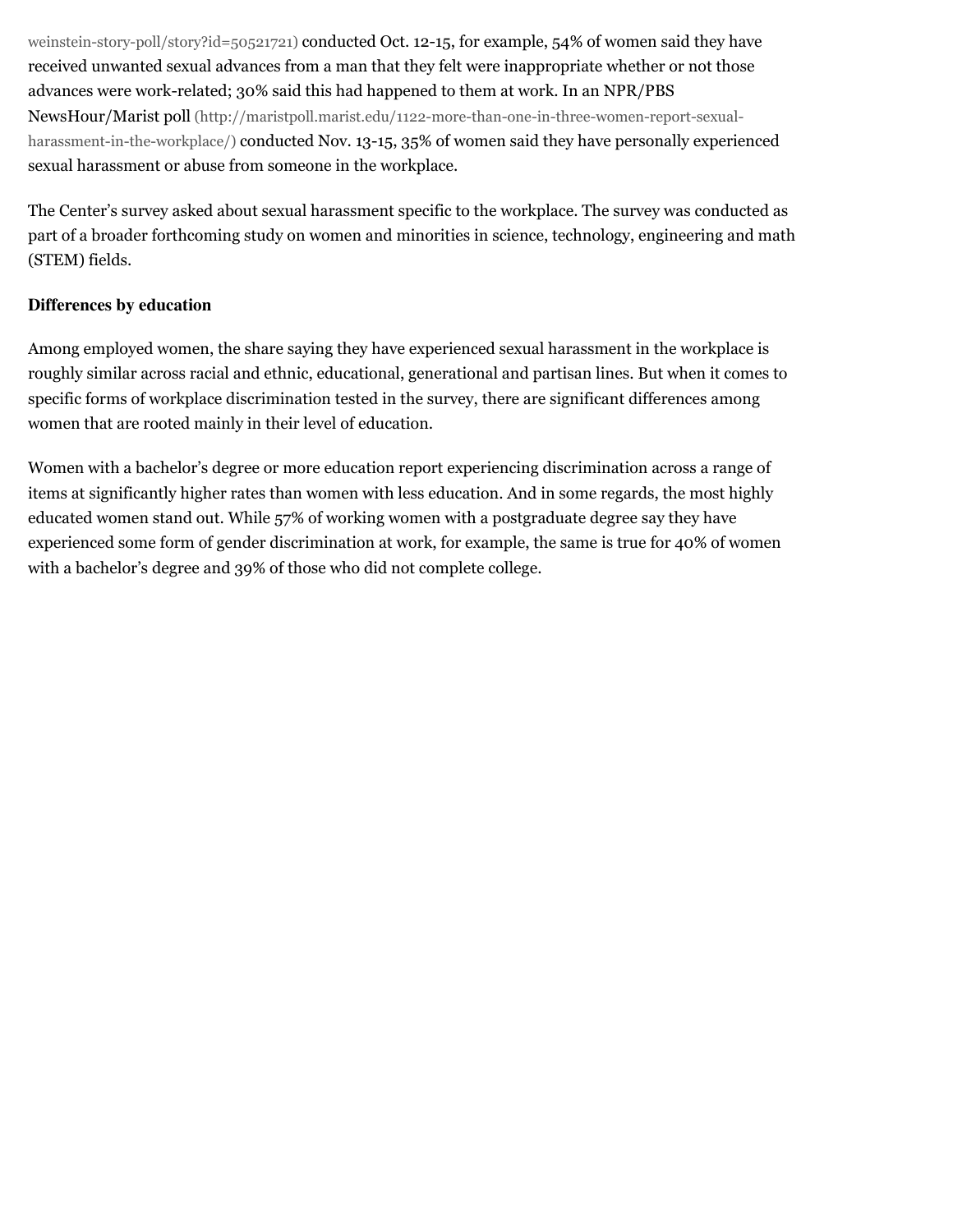## For postgraduate women, certain types of gender discrimination are much more commonplace

% of employed women saying they have experienced each of these things at work because of their gender

| Ever experienced any of these<br>types of discrimination at work                    | Some college College<br>Postgrad<br>or less<br>grad<br>39<br>57 |
|-------------------------------------------------------------------------------------|-----------------------------------------------------------------|
| Earned less than a woman/man<br>doing same job                                      | 20 ⊜<br>-35                                                     |
| Were treated as if they were not<br>competent                                       | 20<br>-30                                                       |
| Experienced repeated, small<br>slights at work                                      | $12$ $\circ$<br>-29                                             |
| Received less support from<br>senior leaders than a<br>woman/man doing the same job | 13<br>27                                                        |
| Been passed over for the most<br>important assignments                              | 8.<br>18                                                        |
| Felt isolated in the workplace                                                      | 18<br>7 а                                                       |
| Been denied a promotion                                                             | 7<br>11                                                         |
| Been turned down for a job                                                          | 7<br>12                                                         |

Note: "Some college" includes those with an associate degree and those who attended college but did not obtain a degree. Source: Survey conducted July 11-Aug. 10, 2017.

PEW RESEARCH CENTER

(http://www.pewresearch.org/fact-tank/2017/12/14/gender-discrimination-comes-in-many-forms-for-todays[working-women/ft\\_17-12-13\\_genderdiscrimination\\_postgrad/\) Roughly three-in-ten working women with a](http://www.pewresearch.org/fact-tank/2017/12/14/gender-discrimination-comes-in-many-forms-for-todays-working-women/ft_17-12-13_genderdiscrimination_postgrad/) postgraduate degree (29%) say they have experienced repeated small slights at work because of their gender, compared with 18% of those with a bachelor's degree and 12% with less education. Similarly, working women with a postgraduate degree are much more likely than their less-educated counterparts to say they have received less support from senior leaders than a man doing the same job (27% of postgraduate women, compared with 11% of women with bachelor's degrees and 13% of women with less education). The pattern is similar when it comes to being passed over for promotions and feeling isolated at work.

When it comes to wages, working women with a bachelor's degree or more are much more likely than those with less education to say they have earned less than a man who performed the same job. Women with family incomes of \$100,000 or higher stand out here as well – 30% of them say they've earned less than a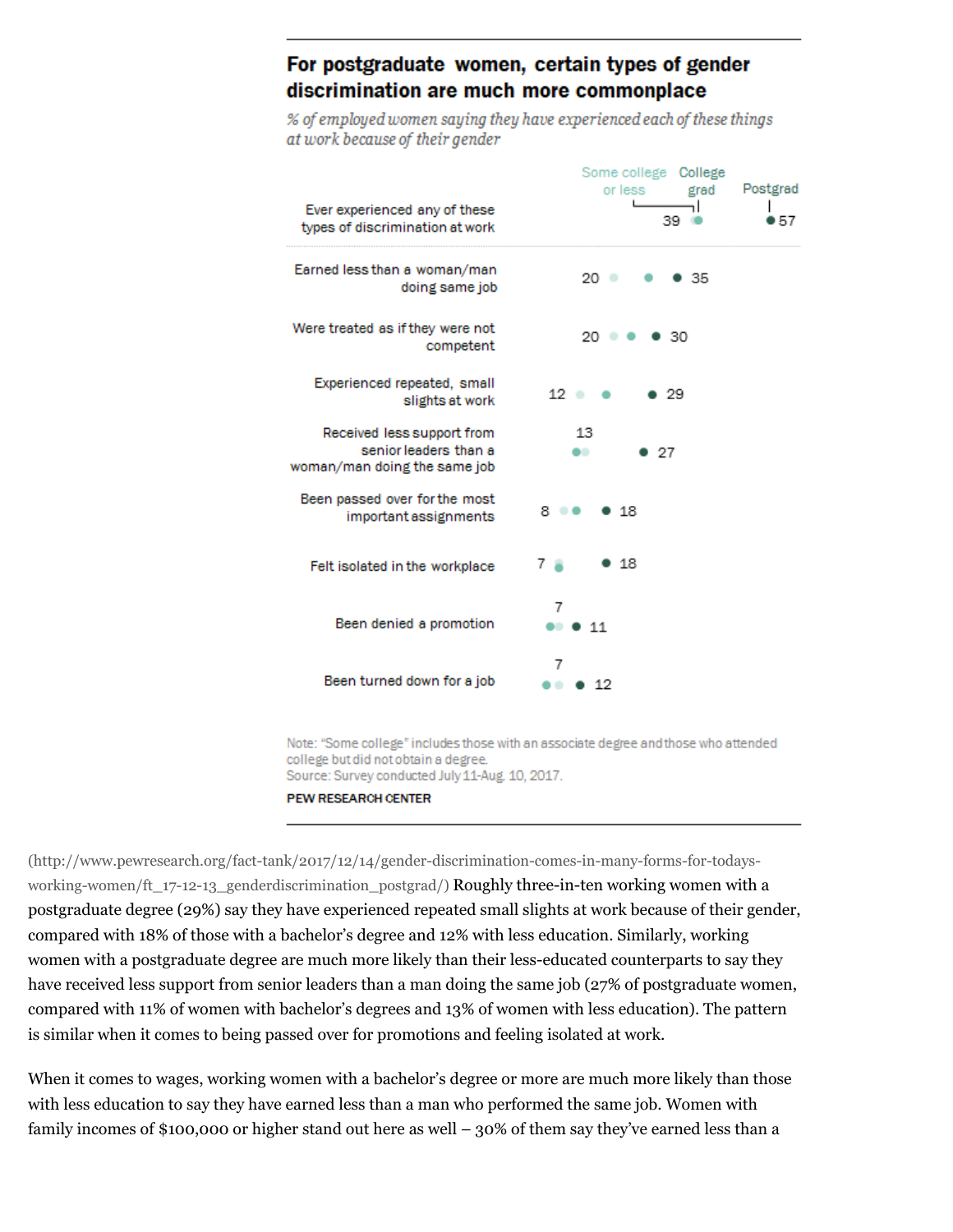man who was doing comparable work compared with roughly one-in-five women with lower incomes (21%). But overall, women with higher family incomes are about equally likely to have experienced at least one of these eight forms of gender-based discrimination at work.

#### (http://www.pewresearch.org/fact-

tank/2017/12/14/gender-discrimination-comes-inmany-forms-for-todays-working-women/ft\_17-12- 14 genderdiscrimination amongwomen new/) There are differences by race and ethnicity as well. While roughly half of employed black women (53%) say they have experienced at least one type of gender discrimination at work, fewer white and Hispanic women say the same (40% for each group). One [area in particular where black women stand apart is](http://www.pewresearch.org/fact-tank/2017/12/14/gender-discrimination-comes-in-many-forms-for-todays-working-women/ft_17-12-14_genderdiscrimination_amongwomen_new/) in their reporting of having been passed over for the most important assignments because of their gender – 22% of employed black women say this has happened to them, compared with 8% of whites and 9% of Hispanics.

Women's experiences with discrimination in the workplace also differ along party lines. Roughly half (48%) of working Democratic women and Democratic-leaning independents say they have experienced at least one form of gender discrimination at work, compared with a third of Republican and Republican-leaning women. These party differences hold up even after controlling for race. The partisan gap is in keeping with wide party differences among both men and women in their views of gender equality in the U.S.; a separate 2017 Pew Research Center survey

(http://www.pewsocialtrends.org/2017/10/18/widepartisan-gaps-in-u-s-over-how-far-the-country-has[come-on-gender-equality/\) found Democrats largel](http://www.pewsocialtrends.org/2017/10/18/wide-partisan-gaps-in-u-s-over-how-far-the-country-has-come-on-gender-equality/)y dissatisfied with the country's progress toward gender equality.

#### *About the survey: These are some of the findings*

## Among women, experiences with gender discrimination at work do not vary significantly by age

% of employed women saying they have experienced any of eight forms of discrimination at work because of their gender



Note: Experience of gender-related discrimination based on combined responses to 8 items. Whites and blacks include only non-Hispanics. Hispanics are of any race. "Some college" includes those with an associate degree and those who attended college but did not obtain a degree.

Source: Survey conducted July 11-Aug. 10, 2017.

**PEW RESEARCH CENTER** 

*from a survey conducted among a nationally representative sample of 4,914 adults, ages 18 and older, from July 11-Aug. 10, 2017. The survey, which was conducted online in English and in Spanish through GfK's Knowledge Panel, included an oversample of employed adults working in science, technology, engineering and math-related fields. The margin of sampling error based on the 4,702 employed adults in the sample is plus or minus 2.0 percentage points. The margin of sampling error based on the 2,344 [employed women in the sample is plus or minus 3.0 percentage points. See the topline](http://www.pewresearch.org/wp-content/uploads/2017/12/topline.pdf)* (http://www.pewresearch.org/wp-content/uploads/2017/12/topline.pdf) *for exact question wording.*